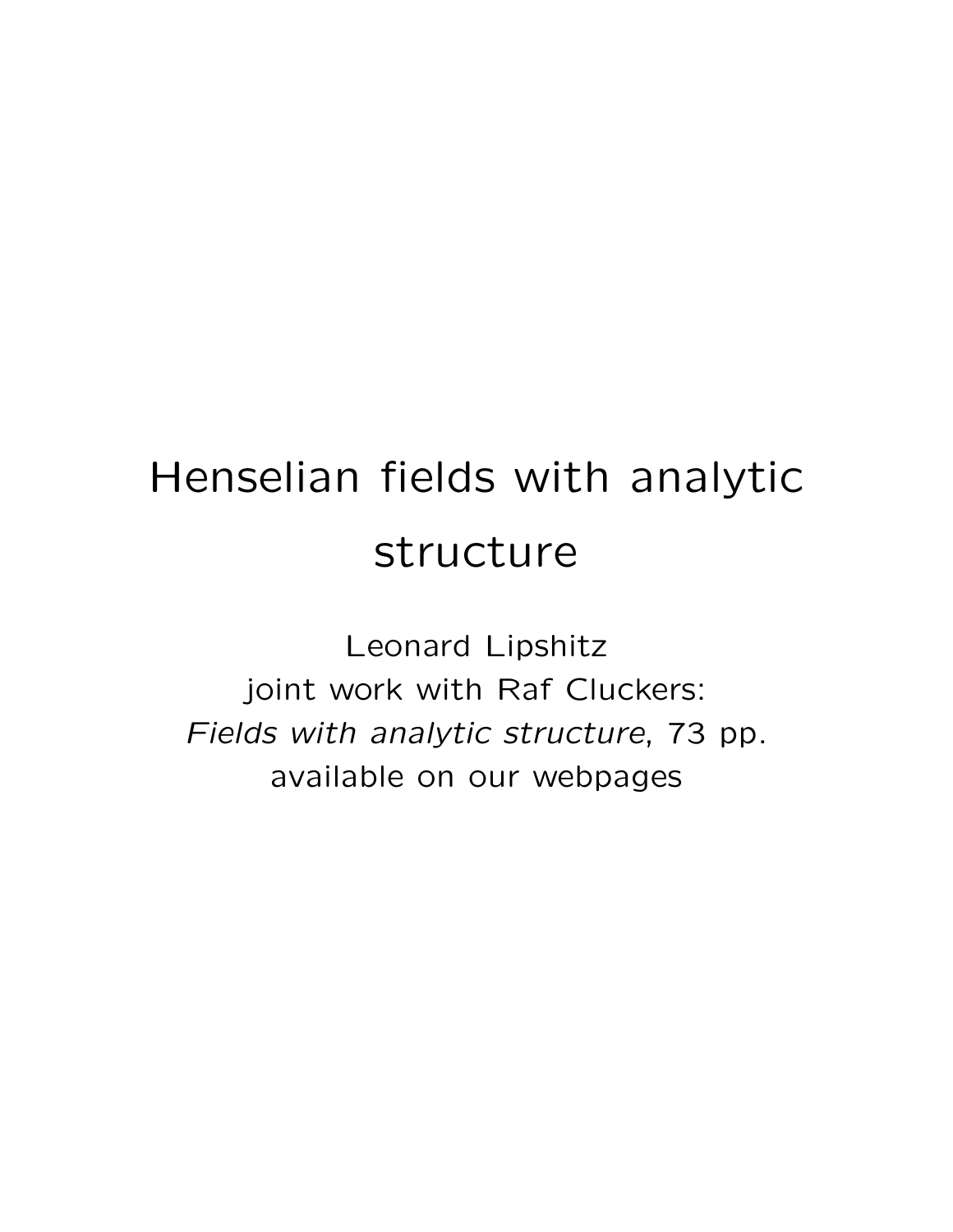## Notation

- $K$  is a valued field
- $K^{\circ}$  its valuation ring

 $K^{\circ\circ}$  its maximal ideal

 $\widetilde{K} = K^{\circ}/K^{\circ\circ}$  its residue field.

 $|\cdot|$  is the norm,

 $|| \cdot ||$  the corresponding gauss-norm.

$$
T_n(K) = K\langle \xi \rangle = \{ \sum a_\mu \xi^\mu : |a_\mu| \to 0 \text{ as } |\mu| \to \infty \}
$$

is the ring of strictly convergent powerseries. For  $K$  complete they define analytic functions  $(K^{\circ})^n \to K$ .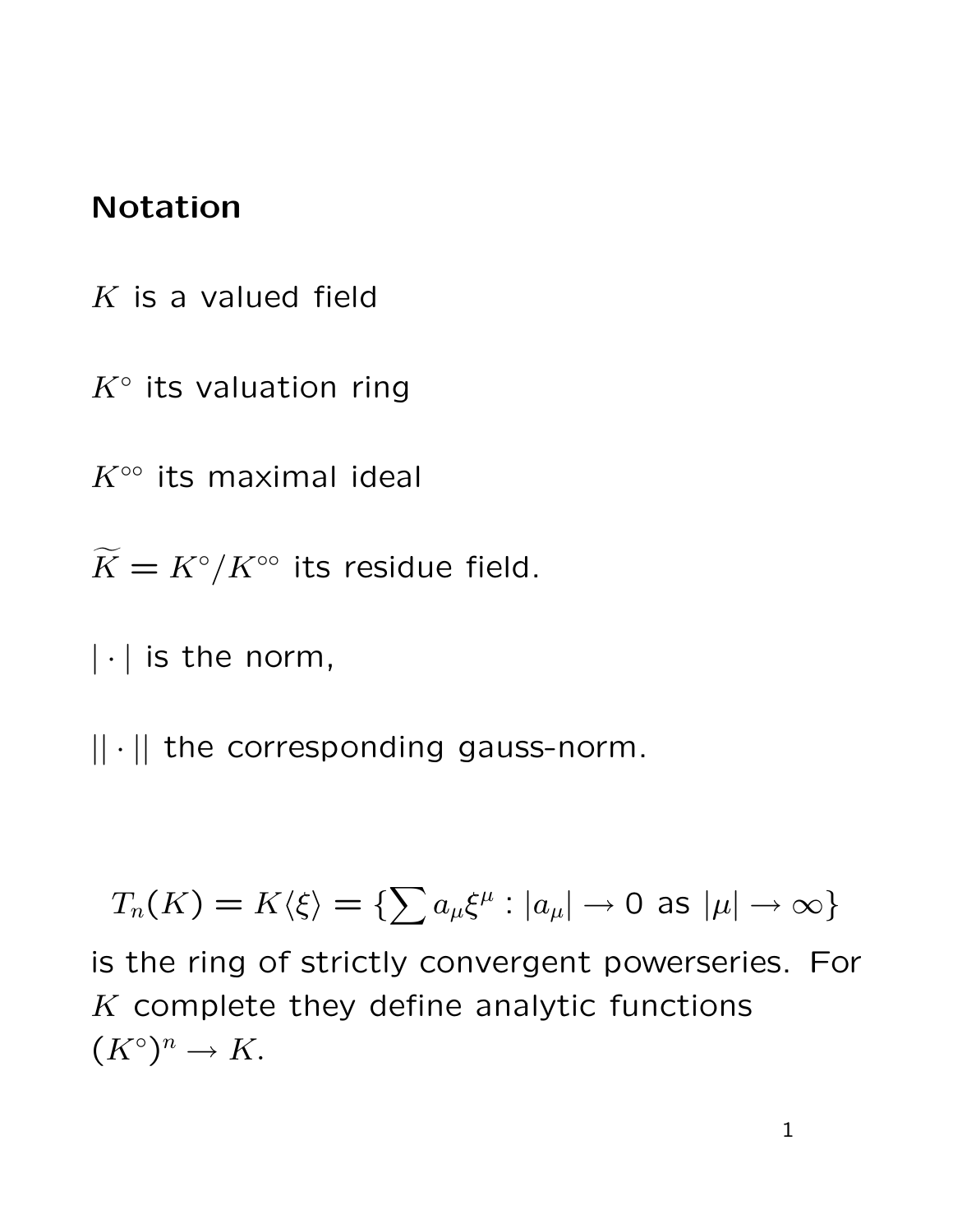#### **Background**

•Ax-Kochen, and later Macintyre, studied the valued fields  $\mathbb{Q}_p$  and  $\mathbb{F}_p((t))$  in the algebraic language  $\mathcal{L}=\langle +,\cdot, ^{-1},\dots\rangle.$ The "uniformity" result is  $\prod \mathbb{Q}_p/\mathcal{U} \equiv \prod \mathbb{F}_p((t))/\mathcal{U}$ .

•Denef and van den Dries extended Q.E. to  $\mathbb{Q}_p$  in an analytic language with function symbols for the elements of  $T_n(\mathbb{Q}_p)$ . The ring of functions depends on  $p$ .

•van den Dries, 1992: Consider  $T_n(\mathbb{Z}[[t]]) = \mathbb{Z}[[t]]\langle \xi \rangle = \mathbb{Z}[[t]]\langle \xi \rangle$ 

$$
\{\sum a_\mu \xi^\mu : Z[[t]] \ni a_\mu \to 0 \text{ t-adically as } |\mu| \to \infty\}.
$$

Under the mappings  $t \mapsto p$  and  $t \mapsto t$  we have homomorphisms

 $T_n(\mathbb{Z}[[t]]) \to T_n(\mathbb{Q}_p)$  and  $T_n(\mathbb{Z}[[t]]) \to T_n(\mathbb{F}_p((t))),$ so the elements of  $T_n(\mathbb{Z}[[t]])$  naturally define functions on all the  $\mathbb{Q}_p^{\circ}$  and  $\mathbb{F}_p((t))^{\circ}$ . Enrich the language  $\mathcal L$  with symbols for these functions and get  $\mathcal{L}_{an}$  and an analytic Ax-Kochen theorem

$$
\prod \mathbb{Q}_p/\mathcal{U} \equiv \prod \mathbb{F}_p((t))/\mathcal{U}.
$$

in  $\mathcal{L}_{an}$ .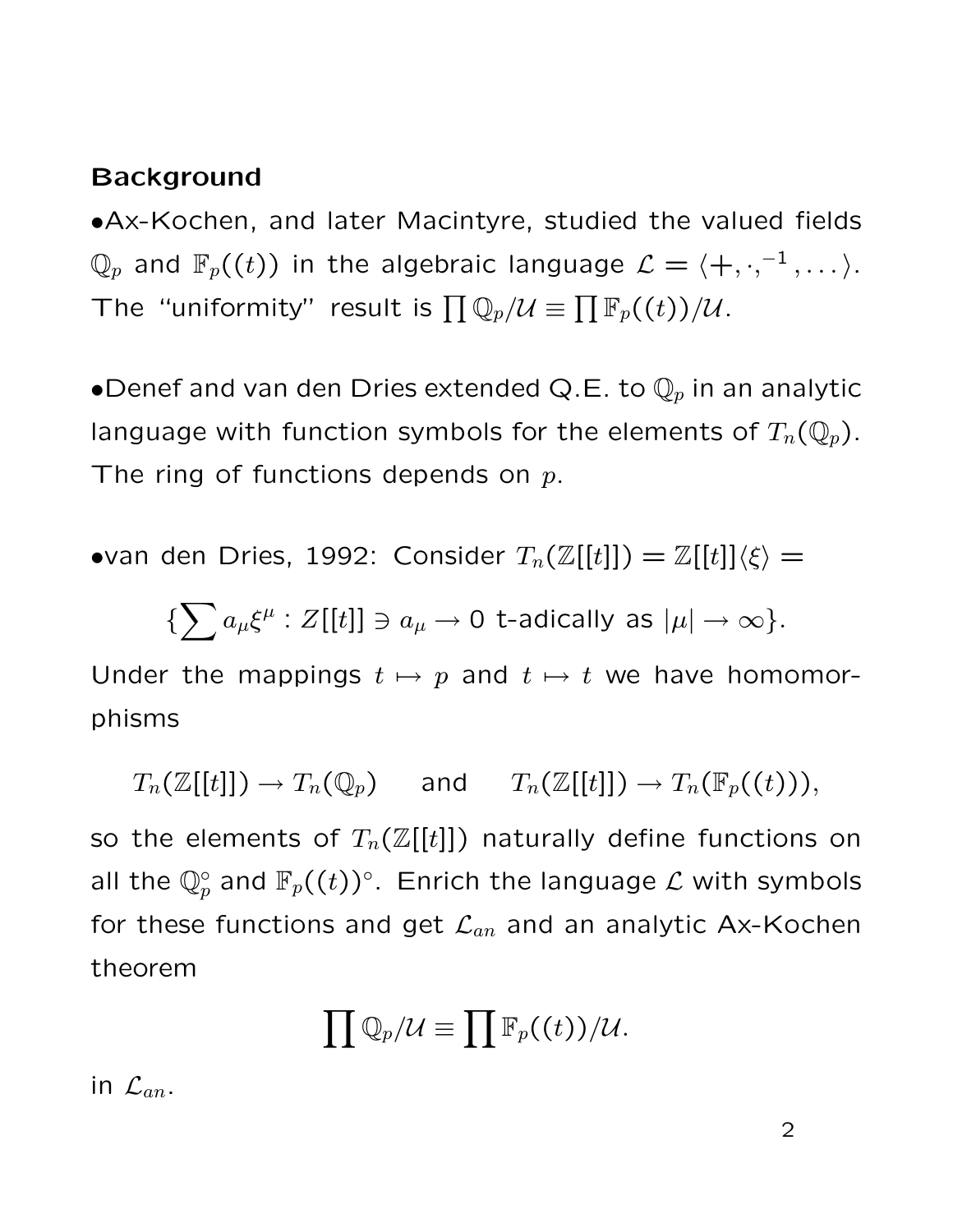•The Q.E. and other results of Denef-van den Dries for  $\mathbb{Q}_p$  can be carried over to (complete) algebraically closed valued fields, e.g.  $K = \mathbb{C}_p$ . Here the appropriate rings of analytic functions are the rings of separated power series

$$
S_{m,n}(K)=\bigcup_{B}B\langle \xi\rangle[[\rho]].
$$

 $B \in \{\text{subrings of } K^{\circ} \text{ generated by null-sequences}\}.$ 

The  $\xi_i$  vary over  $K^{\circ}$  and the  $\rho_j$  vary over  $K^{\circ\circ}$ .

•For results uniform in  $p$  (Robinson, L) one uses

$$
S_{m,n}(\mathbb{Z}[[t]]) = \mathbb{Z}[[t]]\langle \xi \rangle[[\rho]].
$$

•van den Dries, Haskell, Macpherson studied the model theory of nonstandard models of  $Th(\mathbb{Q}_p)$  in the analytic language for  $\mathbb{Q}_p$  i.e. the language with symbols for the elements of  $T_m(\mathbb{Q}_p)$ . Crucial is the understanding of onevariable terms with parameters in an arbitrary model.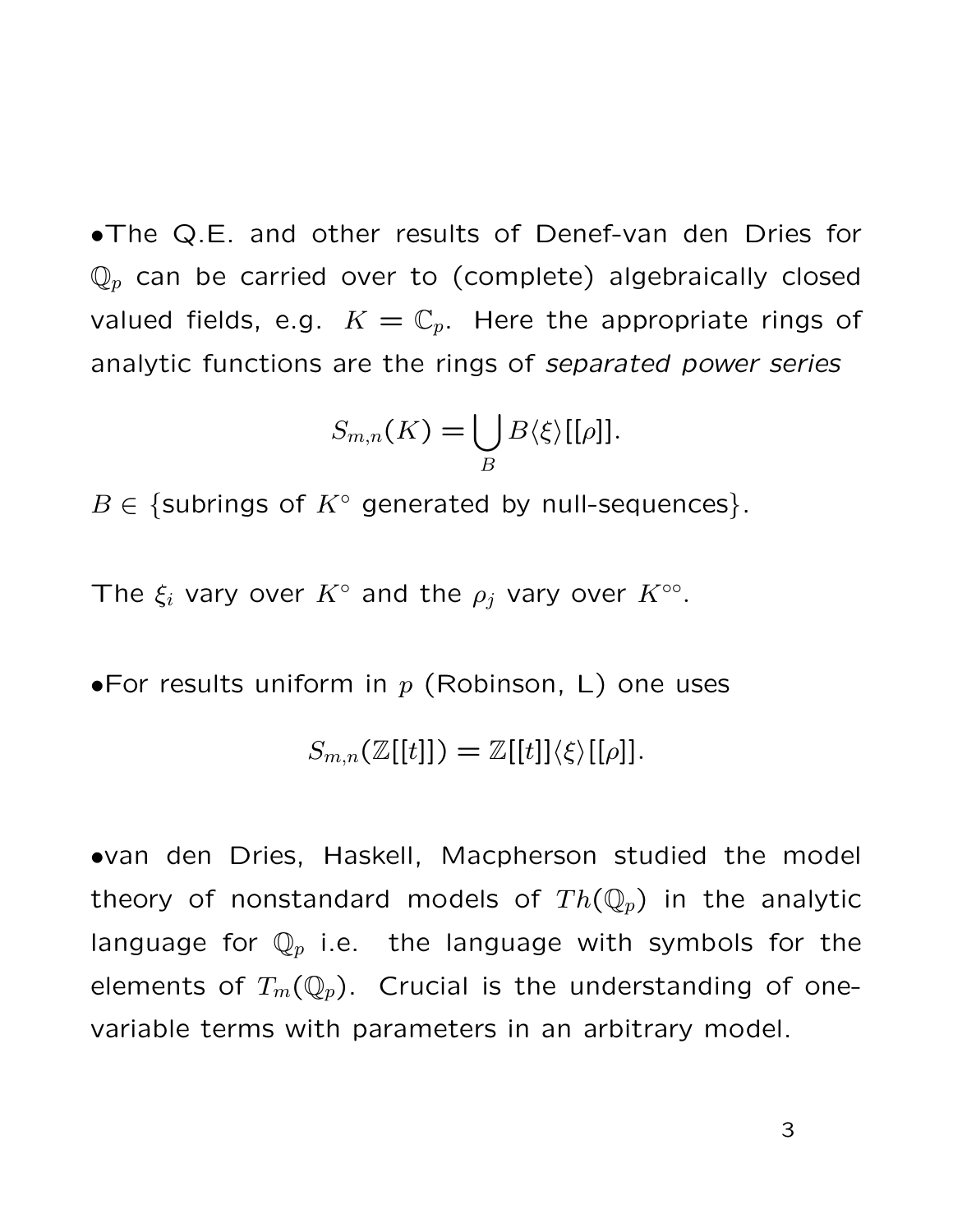•(Cluckers, Robinson, L) considerably extended the notion of fields with analytic structure to prove a Denef-Pas type cell decomposition in this context and give uniformity results for analytic motivic integrals.

 $E$  is any noetherian ring complete and separated in its  $I$ adic topology. I is a arbitrary nontrivial ideal of  $E$ . The "ring of analytic functions" is

$$
S_{m,n}(E)=E\langle \xi \rangle[[\rho]].
$$

The analytic structure on a valued field  $K$  is given by homomorphisms

$$
E\langle\xi\rangle[[\rho]]\rightarrow\text{ functions }( (K^\circ)^m\times (K^{\circ\circ})^n\rightarrow K^\circ).
$$

•The algebra and model theory of this situation has been further developed by Celikler.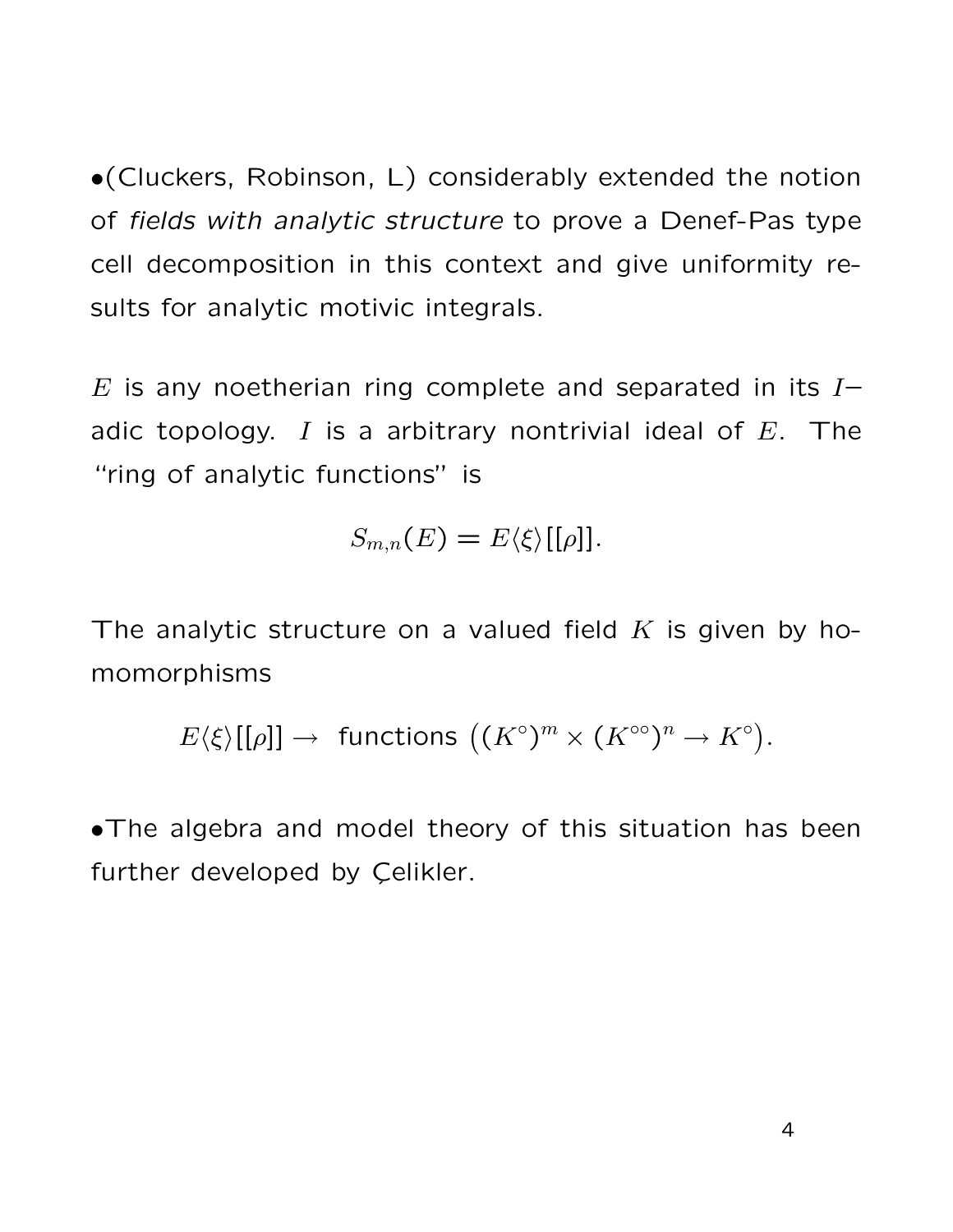#### •Key machinery

(i)Two notions of regularity and corresponding Weierstrass Preparation and Division Theorems in the two kinds of variables:

[lower powers of  $\xi_m$ ]  $+ \xi_m^s$  + [higher powers of  $\xi_m$ ]

$$
||\cdot|| \leq 1 \qquad \qquad ||\cdot|| < 1
$$

[lower powers of  $\rho_n$ ] +  $\rho_n^s$  + [higher powers of  $\rho_n$ ]

$$
||\cdot||<1
$$
  $||\cdot|| \leq 1$ 

(ii) Noetherianness is used to see that for

$$
\sum a_{\mu\nu}\xi^{\mu}\rho^{\nu}\in E\langle\xi\rangle[[\rho]]
$$

the "dominant" coefficient is always among a finite number of the  $a_{\mu\nu}$ .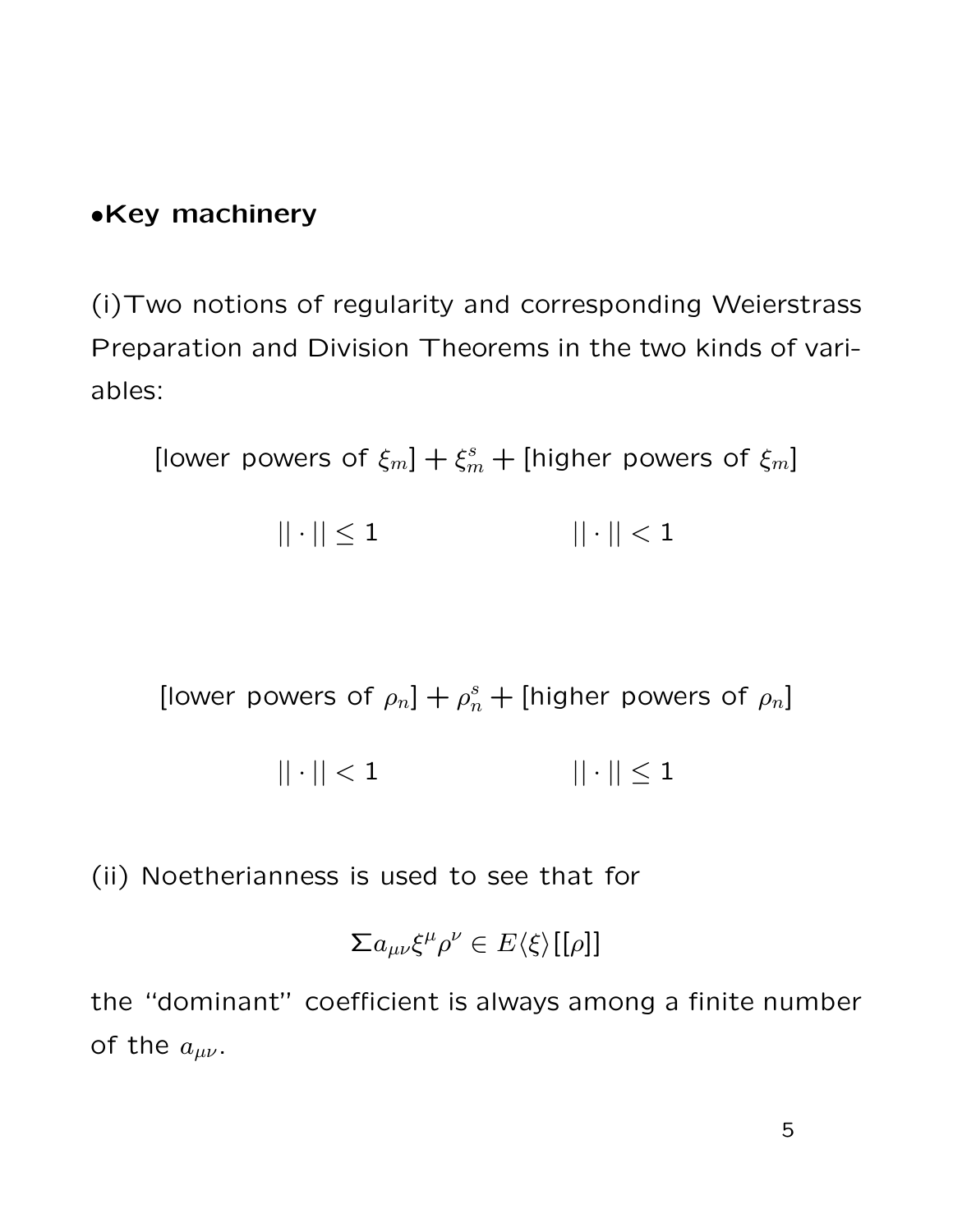Indeed we get the Strong Noetherian Property.

Let  $f \in A_{m+m',n+n'}$  and write  $f = \sum_{\mu,\nu} \overline{f}_{\mu\nu}(\xi,\rho)(\xi')^{\mu}(\rho')^{\nu}$  , where the  $\overline{f}_{\mu\nu}\in A_{m,n}.$  There is a finite set  $J\subset \mathbb{N}^{m'+n'}$  and units of the form  $1+g_{\mu\nu}$  with  $g_{\mu\nu}\in A_{m+m^{\prime},n+n^{\prime}}^{\circ}$ , such that

$$
f = \sum_{(\mu,\nu)\in J} \overline{f}_{\mu\nu}(\xi,\rho)(\xi')^{\mu}(\rho')^{\nu}(1+g_{\mu\nu}).
$$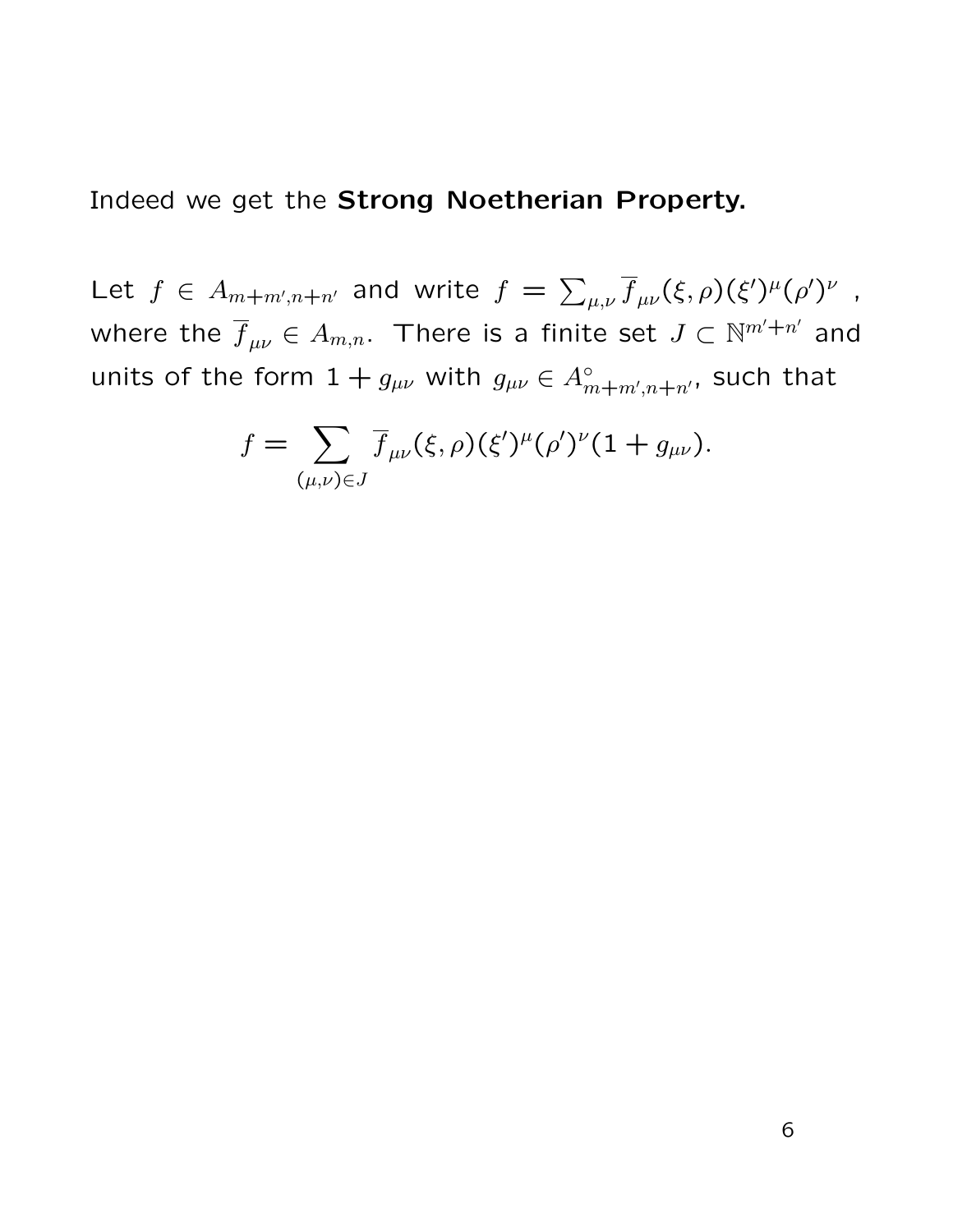A is an arbitrary ring and I is an ideal of A.  $\widetilde{A} = A/I$ . A separated Weierstrass system is a system  $\mathcal{A} = \{A_{m,n}\}_{m,n\in\mathbb{N}}$ of A-algebras  $A_{m,n}$ , satisfying, for all  $m\leq m'$  and  $n\leq n'$ ,

(i) 
$$
A_{0,0} = A
$$
,

(ii)  $A_{m,n} \subset A[[\xi, \rho]],$ 

$$
(iii) A_{m,n}[\xi'', \rho''] \subset A_{m',n'},
$$

(iv)  $\widetilde{A_{m,n}} \subset \widetilde{A}[\xi][[\rho]],$ 

(v) if  $f \in A_{m+m',n+n'}$ , say  $f = \sum_{\mu\nu} \overline{f}_{\mu\nu}(\xi,\rho)(\xi')^{\mu}(\rho')^{\nu}$ , then the  $\overline{f}_{\mu\nu}$  are in  $A_{m,n}$ ,

(vi) the two Weierstrass Division Theorems hold,

(vii) a weak technical condition saying roughly that one has the strong noetherian property for  $\sum a_{\mu\nu}\xi^{\mu}\rho^{\nu} \in A_{m,n}.$ From this together with (vi) we get a "piecewise" Strong Noetherian Property.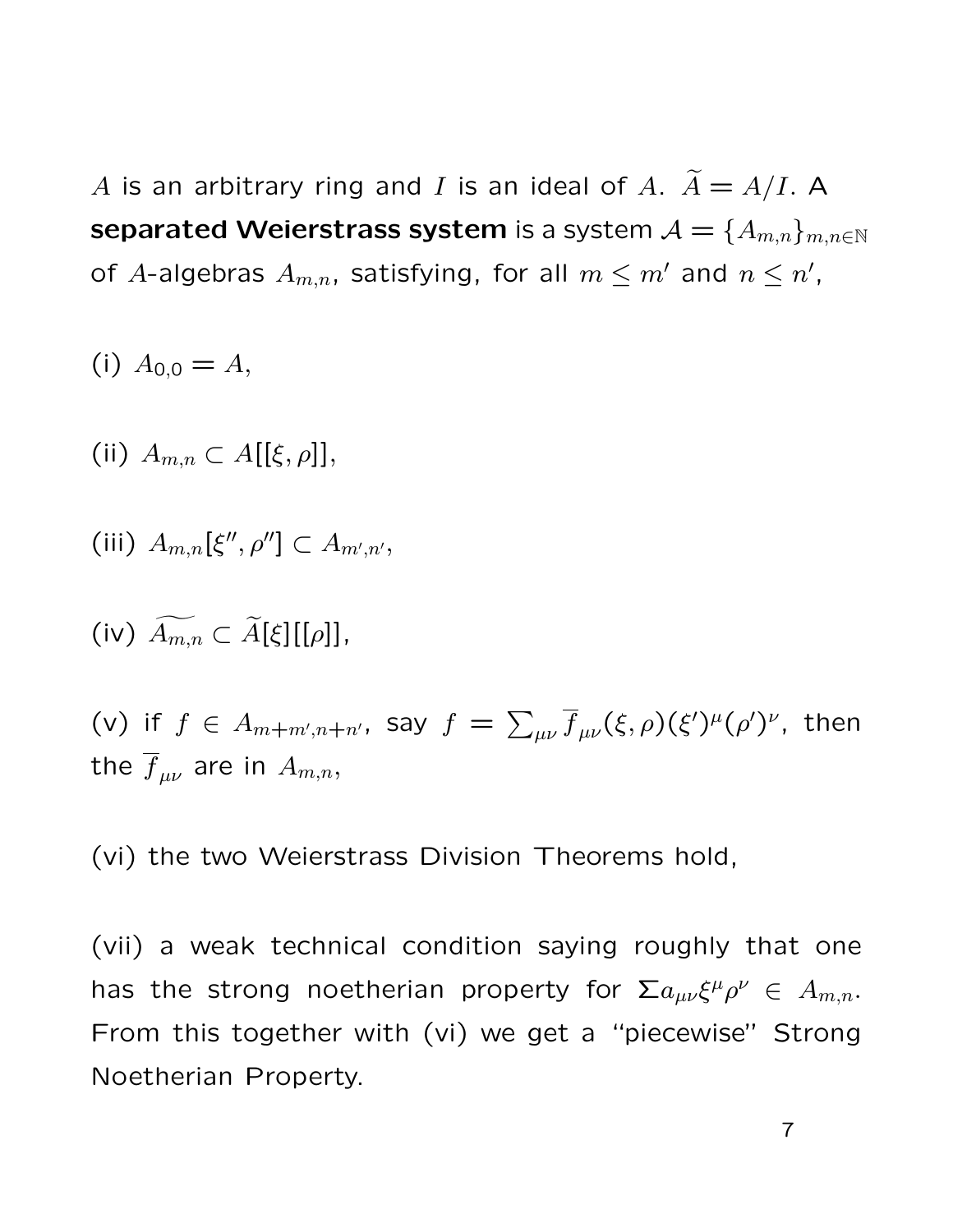Let  $\mathcal{A} = \{A_{m,n}\}\$  be a separated Weierstrass system, and let K be a valued field. A separated analytic  $A$ -structure on K is a collection of homomorphisms  $\{\sigma_{m,n}\}_{m,n\in\mathbf{N}}$ , such that, for each  $m, n \geq 0$ ,

 $\sigma_{m,n}:A_{m,n}\to\text{ functions }\big((K^\circ)^m\times (K^{\circ\circ})^n\to K^\circ\big)$ 

and such that:

(1) 
$$
\sigma_{0,0}(I) \subset (K^{\infty}),
$$

- (2)  $\sigma_{m,n}(\xi_i)$  = the *i*-th coordinate function on  $(K^{\circ})^m$  x  $(K^{\infty})^n$ ,  $i = 1, ..., m$ , and  $\sigma_{m,n}(\rho_j) =$  the  $(m + j)$ -th coordinate function on  $(K^{\circ})^m \times (K^{\circ\circ})^n$ ,  $j = 1, \ldots, n$ , and
- (3)  $\sigma_{m,n+1}$  extends  $\sigma_{m,n}$ , where we identify in the obvious way functions on  $(K^{\circ})^m\times (K^{\circ\circ})^n$  with functions on  $(K^{\circ})^{m}\times(K^{\circ\circ})^{n+1}$  that do not depend on the last coordinate, and  $\sigma_{m+1,n}$  extends  $\sigma_{m,n}$  similarly.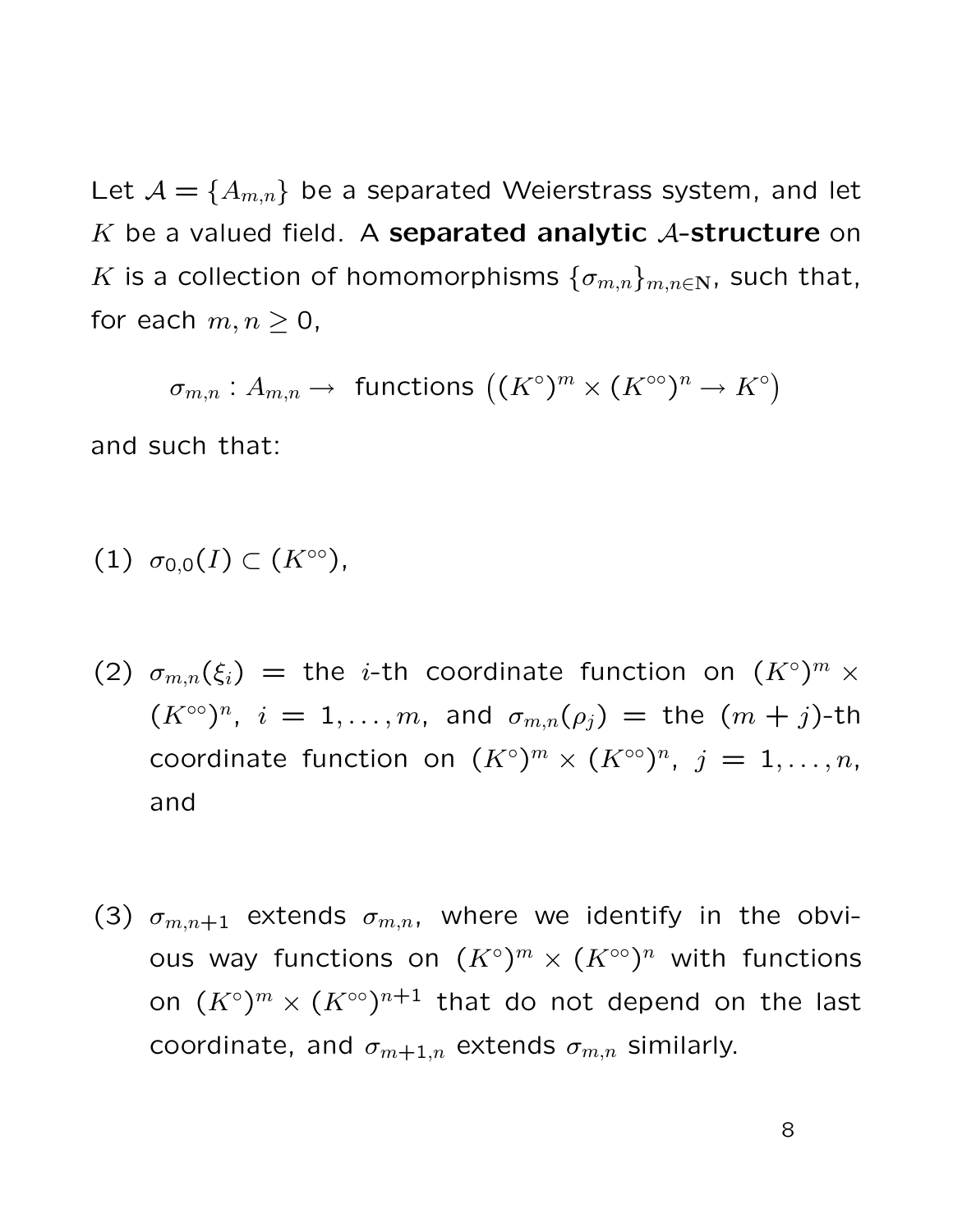• The language of fields with A–analytic structure is  $\mathcal{L}_{\mathcal{A}}$ , the language of valued fields with function symbols for the elements of  $\bigcup A_{m,n}.$ 

• If we want to consider fields with strictly convergent analytic structure we (roughly speaking) omit the variables of the second kind  $(\rho)$ , require the valuation ring to have a prime, and choose an element  $\pi \in I$  to denote the prime.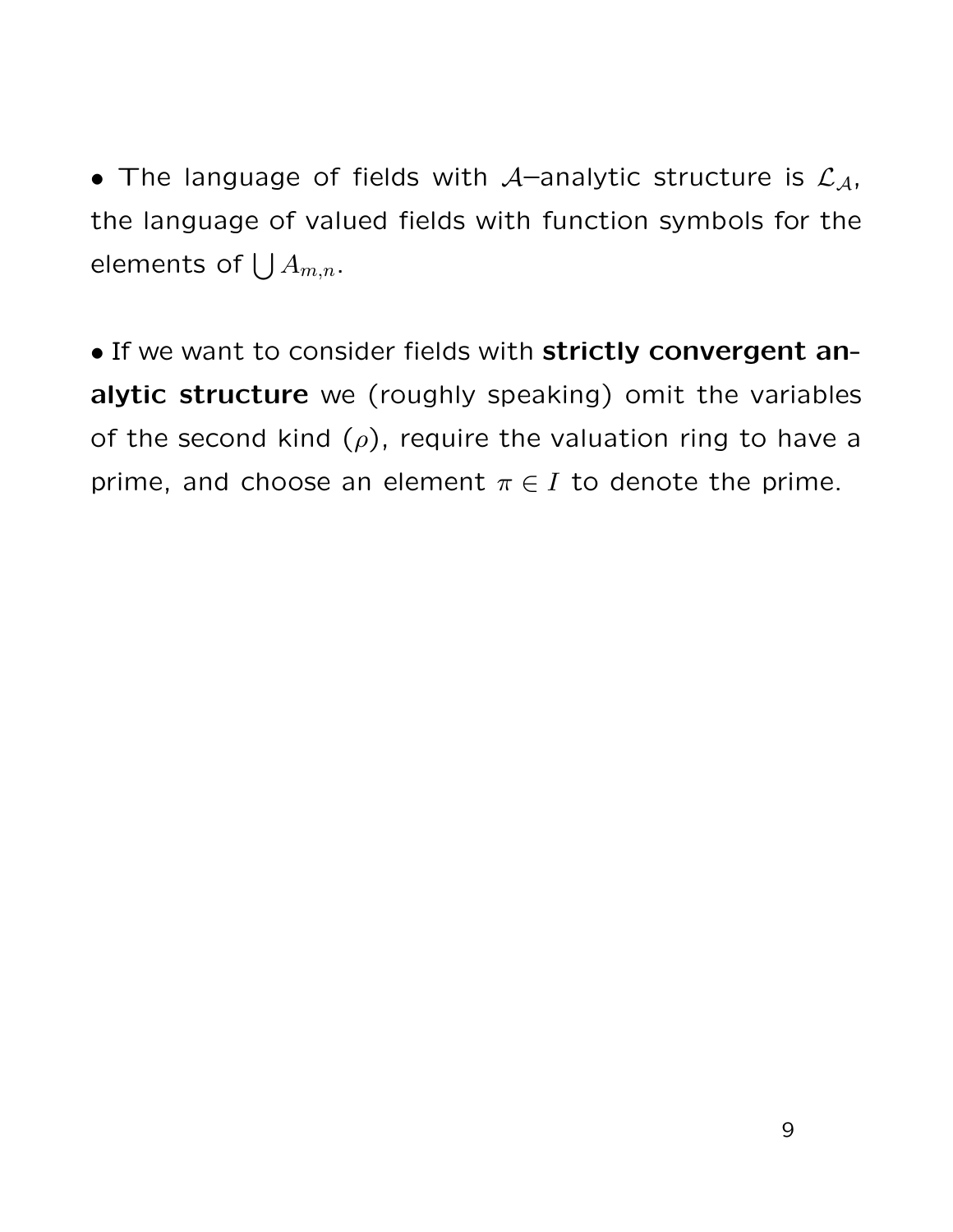## Examples

1.  $A_{m,n} = S_{m,n}(\mathbb{Z}[[t]]) = \mathbb{Z}[[t]]\langle \xi \rangle[[\rho]].$ 

or  $A_{m,n} = \bigcup_k \mathbb{Z}[\frac{1}{k}]$  $\frac{1}{k}$ ][[t]] $\langle \xi \rangle$ [[ $\rho$ ]] if we are only interested in models of equicharacteristic 0, for examples ultraproducts of the  $\mathbb{Q}_p$ .

2.  $A_m = \mathbb{Z}_p\langle \xi \rangle$  if we are interested in fields elementarily equivalent to  $\mathbb{Q}_p$  in the analytic language.

3.  $A_{m,n} = S_{m,n}(K)$ Here  $A = K^{\circ}$  and  $I = K^{\circ\circ}$ . If K is not discretely valued then  $A$  is not  $I$ -adically separated.

4. Let K be maximally complete. We can take  $A_{m,n} =$  $\bigcup_B B\langle \xi \rangle [[\rho]]$ , where  $B$  varies over all subsets of  $K^{\circ}$  with well-ordered support.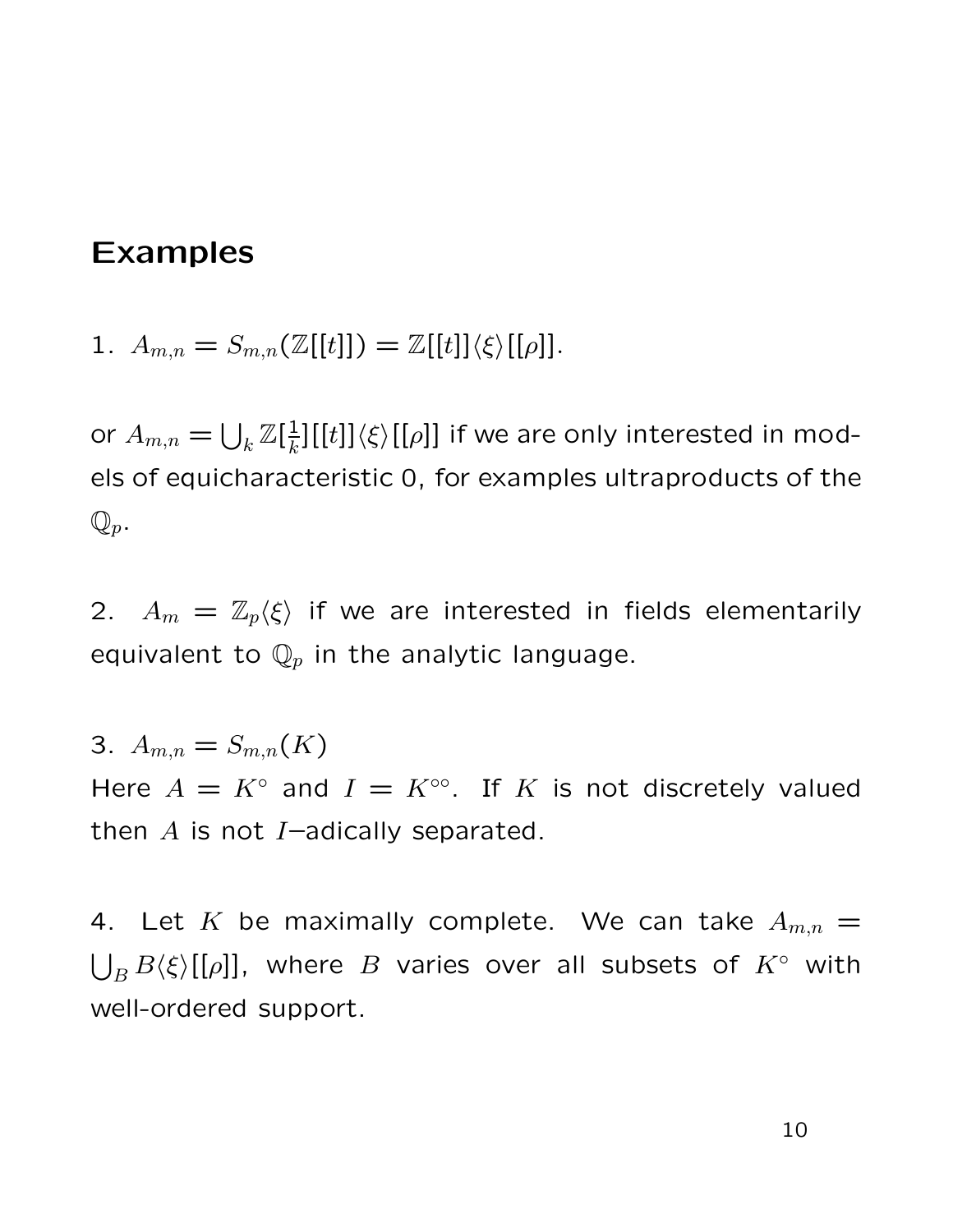5. F trivially valued and  $A_{m,n} = F[\xi][[\rho]]$ .

6. Overconvergent powerseries.

The  $\sum a_{\mu\nu}\xi^{\mu}\rho^{\nu}\in S_{m,n}(K)$  such that for some  $\gamma>1$  we have  $|a_{\mu\nu}| < \gamma^{-|\mu|}$  or  $|\nu| > (\gamma - 1)|\mu|$ .

7.  $A = \bigcup_k \mathbb{Z}[[t_1, \ldots, t_k]]$ , which is not noetherian,  $I = (t_1, t_2, \dots)$ , so A is not I-adically complete, and  $A_{m,n} = \bigcup_k \mathbb{Z}[[t_1,\ldots,t_k]]\langle \xi \rangle[[\rho]].$ 

8. There are many examples of countable Weierstrass systems.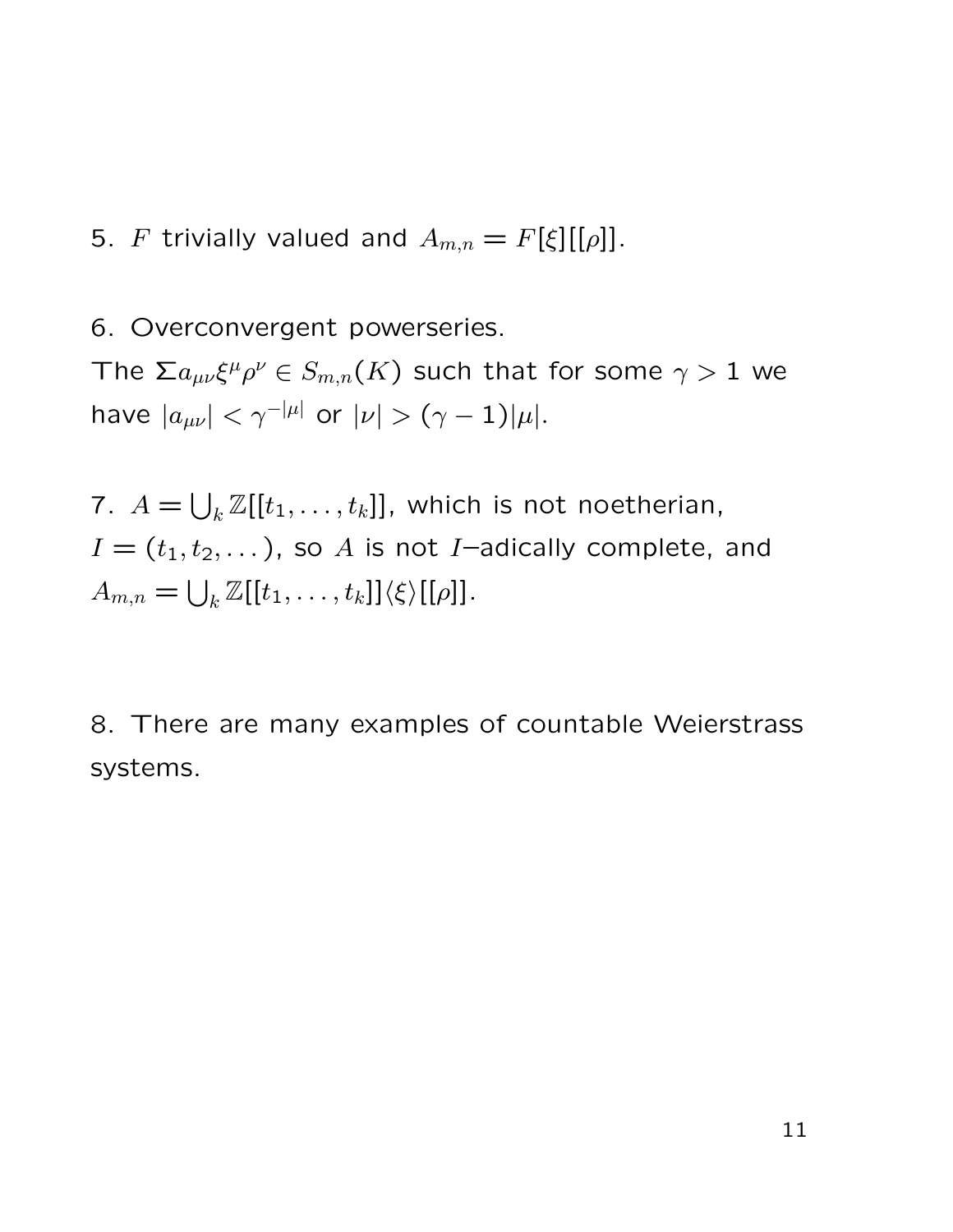9. The Algebraic Case. The theory of henselian valued fields in the usual algebraic language is also included in our formalism:

Every henselian field  $K$  carries a (uniformly existentially definable) separated analytic structure.

Let  $R \subset K^{\circ}$  be an excellent DVR,  $\widehat{R}$  the completion of R, and  $A_{m,n} = S_{m,n}(R)_{alg}$ , the algebraic closure of  $R[\xi, \rho]$  in  $S_{m,n}(\widehat{R}) = \widehat{R} \langle \xi \rangle [[\rho]].$  Then  $\mathcal{A} = \{A_{m,n}\}\$ is a separated Weierstrass system, and the functions  $(K^{\circ})^m \times (K^{\circ\circ})^n \mapsto K^{\circ}$  naturally represented by the powerseries in  $A_{m,n}$  are uniformly existentially definable in the algebraic language.

The proof is fairly complicated, using the machinery of Artin Approximation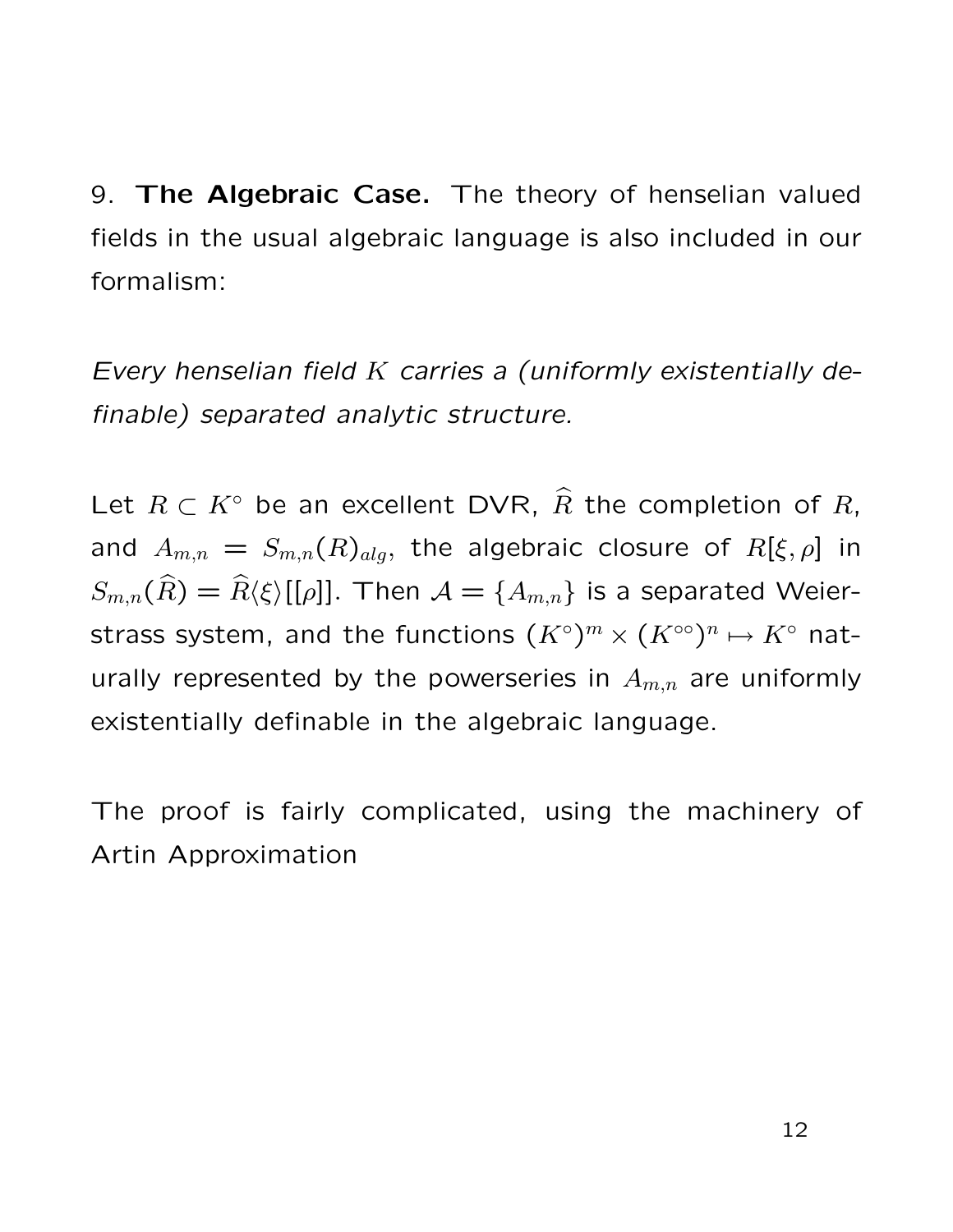### Elementary Properties

Let  $A$  be a Weierstrass system and let  $K$  have  $A$ -analytic structure. Then:

•  $K$  is henselian.

• The analytic functions on  $K^{\circ}$  are closed under (meaningful) compositions.

• The  $A$ -analytic structure extends naturally to any finite algebraic extension of K, hence also to  $K_{alg}$  the algebraic closure of  $K$ .

• If K is  $p$ -adic, or algebraically closed, then we have QE in  $\mathcal{L}_A$ .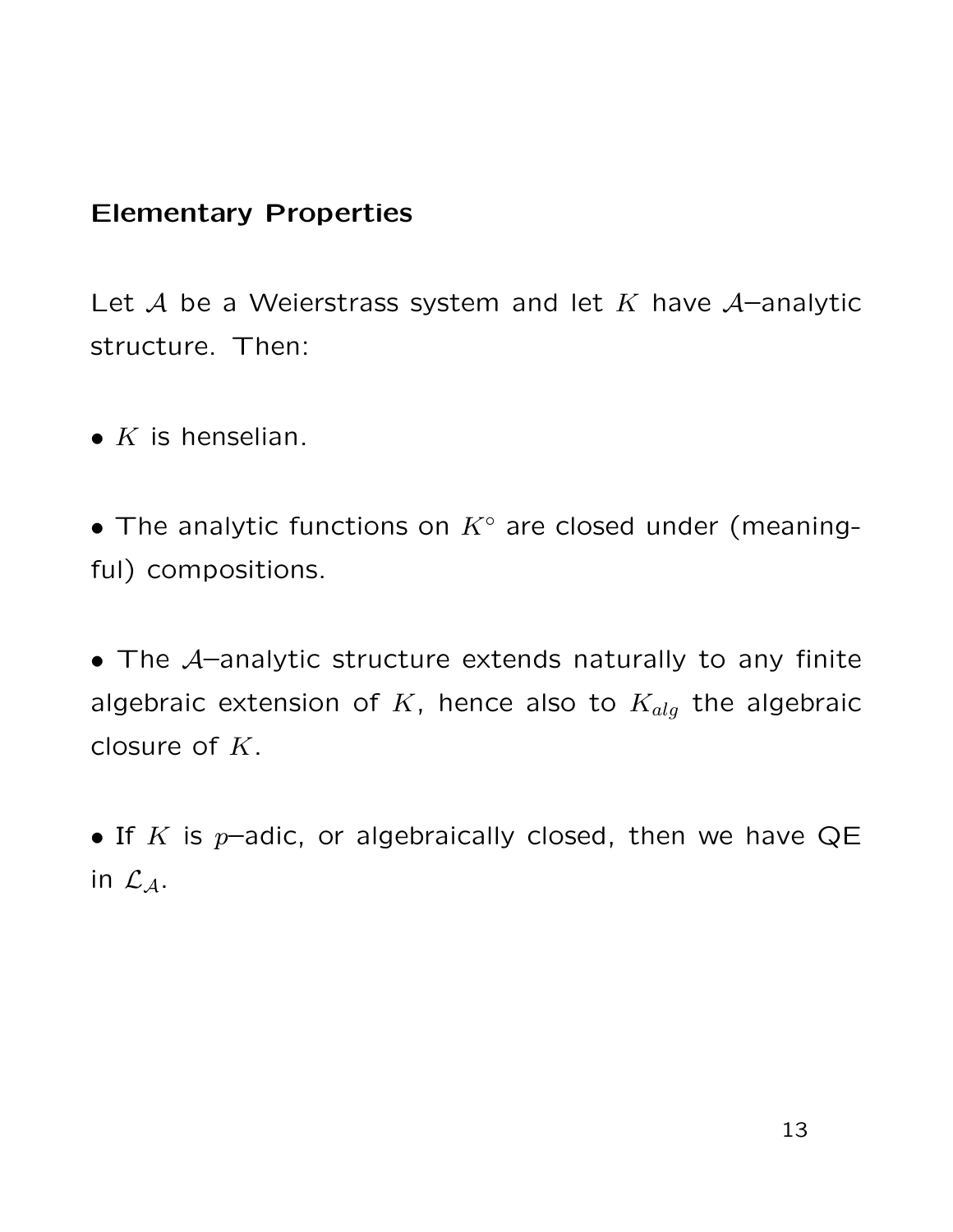$\bullet$  (Extension of parameters) For  $f\in A_{m+m',n+n'}$  we can write

$$
f = \sum_{\mu\nu} \overline{f}_{\mu\nu}(\xi', \rho') \xi^{\mu} \rho^{\nu}
$$

where the  $\overline f_{\mu\nu}$  are in  $A_{m',n'}$ , Then for

$$
\overline{a} \in (K^{\circ})^{m'}, \quad \overline{b} \in (K^{\circ\circ})^{n'},
$$

we have

$$
\sum_{\mu\nu}\overline{f}_{\mu\nu}(\overline{a},\overline{b})\xi^{\mu}\rho^{\nu}\in K^{\circ}[[\xi,\rho]]
$$

and

$$
\sigma_{m+m',n+n'}(f)(\overline{a},\xi,\overline{b},\rho):(K^\circ)^m\times(K^{\circ\circ})^n\to K^\circ
$$

Define  $A_{m,n}(K) =$ 

$$
\{f(\xi,\overline{a},\rho,\overline{b}) : f \in A_{m+m',n+n'}, \overline{a} \in (K^{\circ})^{m'}, \overline{b} \in (K^{\circ\circ})^{n'}\}.
$$

Then  $\{A_{m,n}(K)\}\$ is a Weierstrass system and K has  ${A_{m,n}(K)}$  -analytic structure. (This property was lacking in previous formalisms).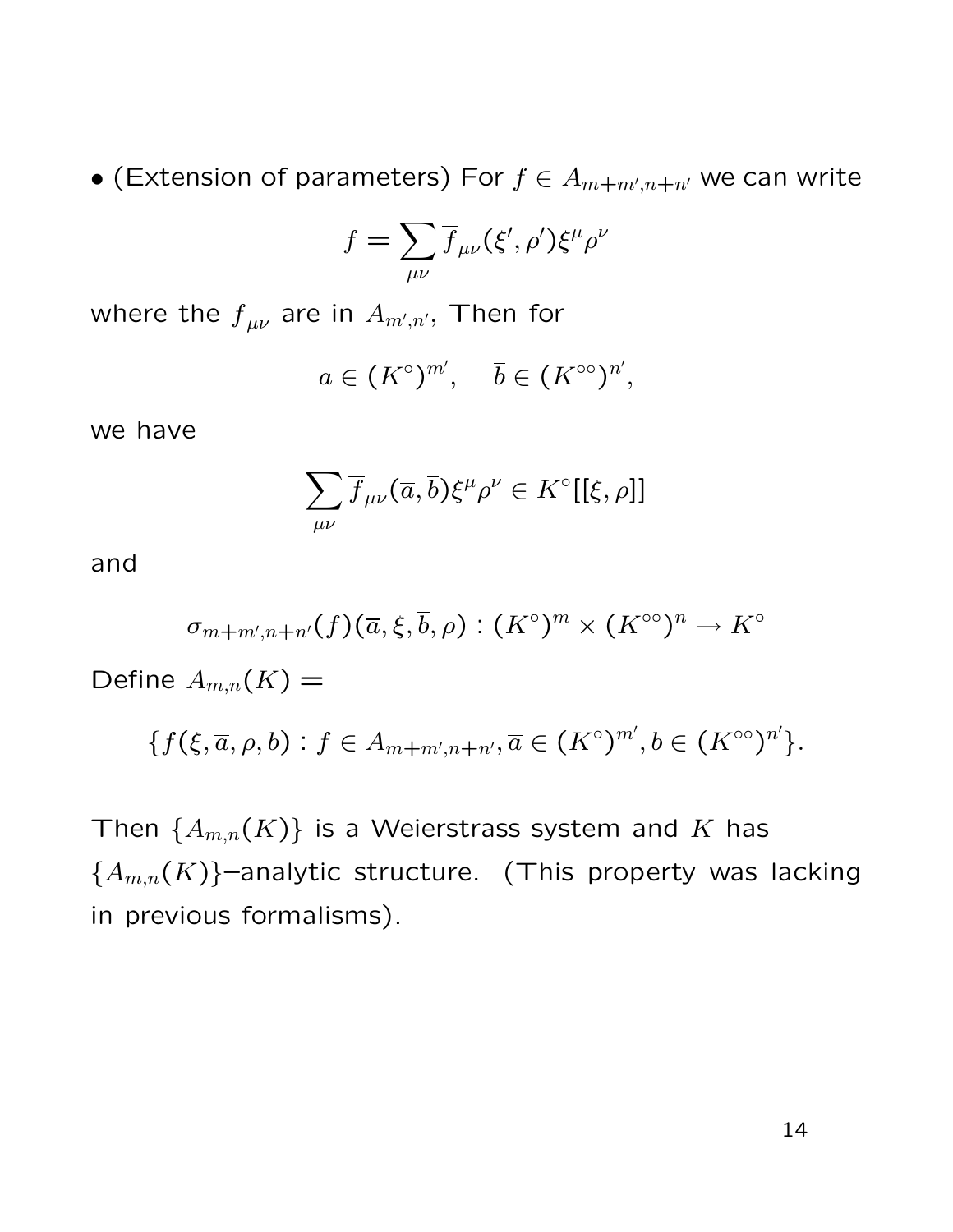#### Advanced Properties

• One variable terms

Let  $K$  be a Henselian valued field.

(a) A K-annulus formula is a formula  $\varphi$  of the form

$$
|p_0(x)| \Box_0 \varepsilon_0 \wedge \bigwedge_{i=1}^L \varepsilon_i \Box_i |p_i(x)|,
$$

where the  $p_i \in K^{\circ}[x]$  are monic and irreducible, the  $\varepsilon_i \in E$  $\sqrt{|K \setminus \{0\}|}$  and the  $\Box_i \in \{<,\leq\}$ . Define  $\overline{\Box}_i$  by  $\{\Box_i,\overline{\Box}_i\} = \{<\}$  $, \leq$  }. We require further that the sets

$$
\mathcal{H}_i := \{x \in K_{alg} : |p_i(x)| \overline{\Box}_i \varepsilon_i\}, \ i = 1, \ldots, L,
$$

be disjoint and contained in  $\{x \in K_{alg} : |p_0(x)| \Box_0 \varepsilon_0\}.$ 

(b) The corresponding  $K$ -annulus is

$$
\mathcal{U}_{\varphi} := \{ x \in K_{alg} : \varphi(x) \}
$$

(If  $K_1 \supset K_{alg}$  is a field then  $\varphi$  also defines a subset of  $K_1$ ).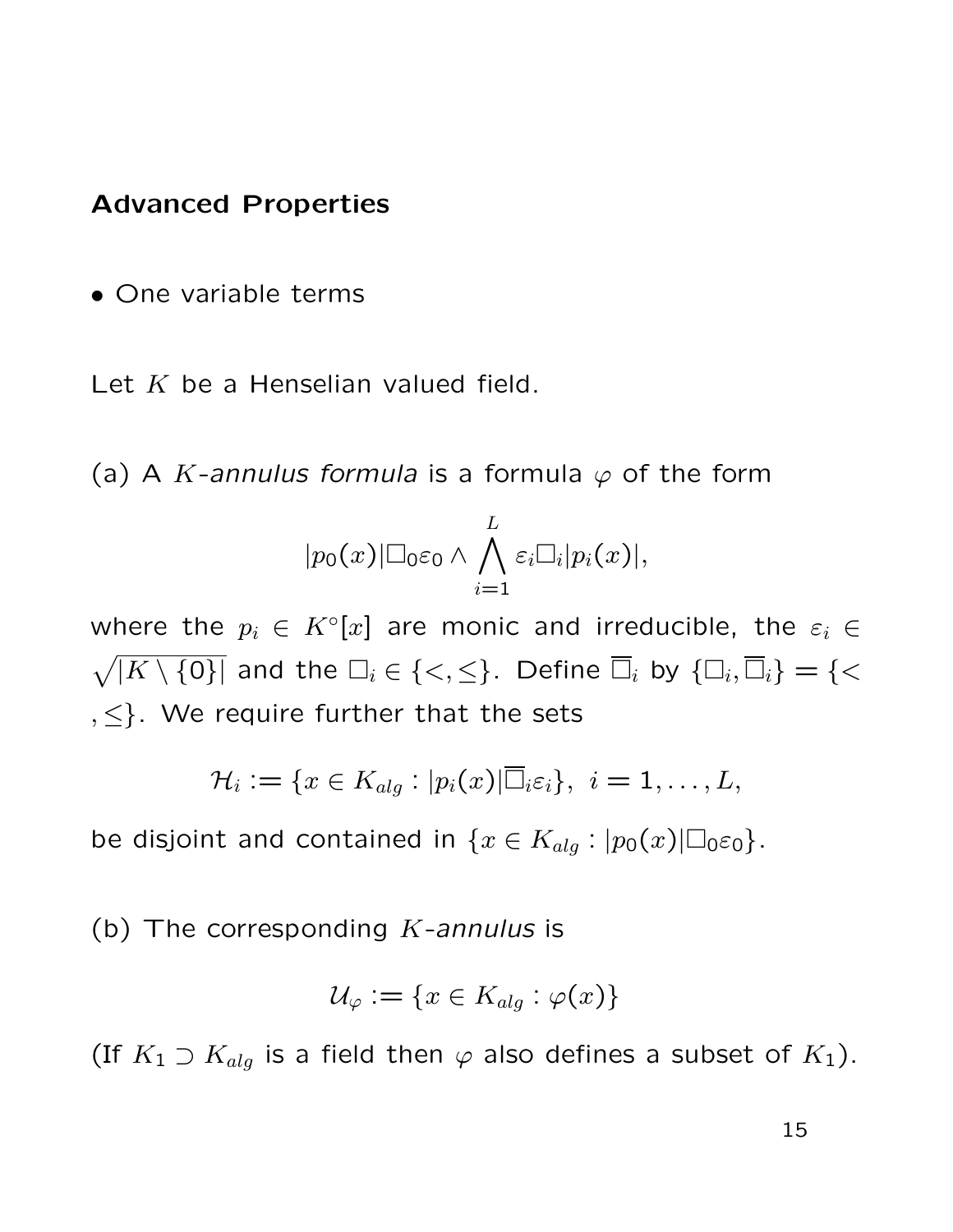(c) A K-annulus formula  $\varphi$  and the K-annulus  $\mathcal{U}_{\varphi}$  are called linear if the  $p_i$  are all linear and the  $\varepsilon_i \in |K| \setminus \{0\}$ .

(d) A K-annulus fomula  $\varphi$  and the K-annulus  $\mathcal{U}_{\varphi}$  are called closed (resp. open) if all the  $\Box_i$  are  $\le$  (resp.  $\lt$ ).

(e) A  $K$ -annulus formula is called good if the  $p_i$  are of lowest possible degrees among all  $K$ -annulus formulas defining the same  $K$ -annulus.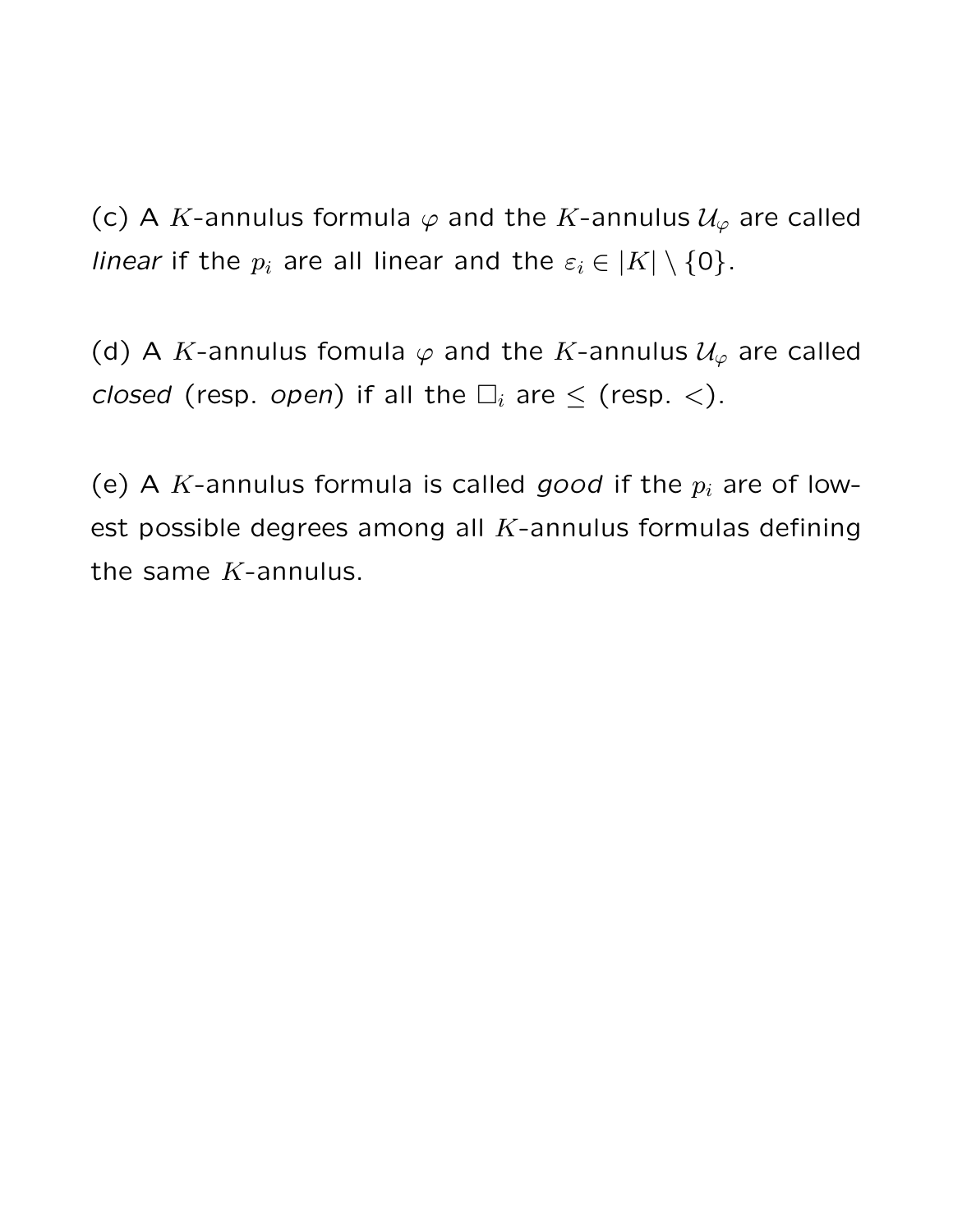**Rings of analytic functions.** Let  $K$  have separated analytic A-structure, and let  $\varphi$  be a K-annulus formula. Define the corresponding generalized rings of fractions over  $K^{\circ}$ , resp.  $K$ , by

$$
\mathcal{O}_K(\varphi) := A_{m+1,n}(K) / (p_0^{\ell_0}(x) - a_0 z_0, p_1^{\ell_1}(x) z_1 - a_1, \ldots, p_L^{\ell_L}(x) z_L - a_L),
$$

and

$$
\mathcal{O}_K^{\dagger}(\varphi) := K \otimes_{K^{\circ}} \mathcal{O}_K(\varphi),
$$

where  $a_i \in K^{\circ}, \ |a_i| = \varepsilon_i^{\ell_i}$  $\binom{\ell_i}{i},\;m+n=L+1,\;\{z_0,\ldots,z_L\}$  is the set  $\{\xi_2,\ldots,\xi_{m+1},\rho_1,\ldots,\rho_n\}$  and  $x$  is  $\xi_1$  and  $z_i$  is a  $\xi$  or  $\rho$ variable depending, respectively, on whether  $\Box_i$  is  $\leq$  or  $\lt$ . By Weierstrass Division, each  $f\in\mathcal{O}_K^{\dagger}(\varphi)$  defines a function  $\mathcal{U}_{\varphi} \to K_{alg}$  via the analytic structure on  $K_{alg}$ . Denote this function by  $f^\sigma$ . Let  $\mathcal{O}_K^\sigma(\varphi)$  be the image of  $\mathcal{O}_K^\dagger(\varphi)$  under  $f\,\mapsto\, f^\sigma$  and call  $\mathcal{O}^\sigma_K(\varphi)$  the ring of analytic functions on  $\mathcal{U}_K(\varphi)$ .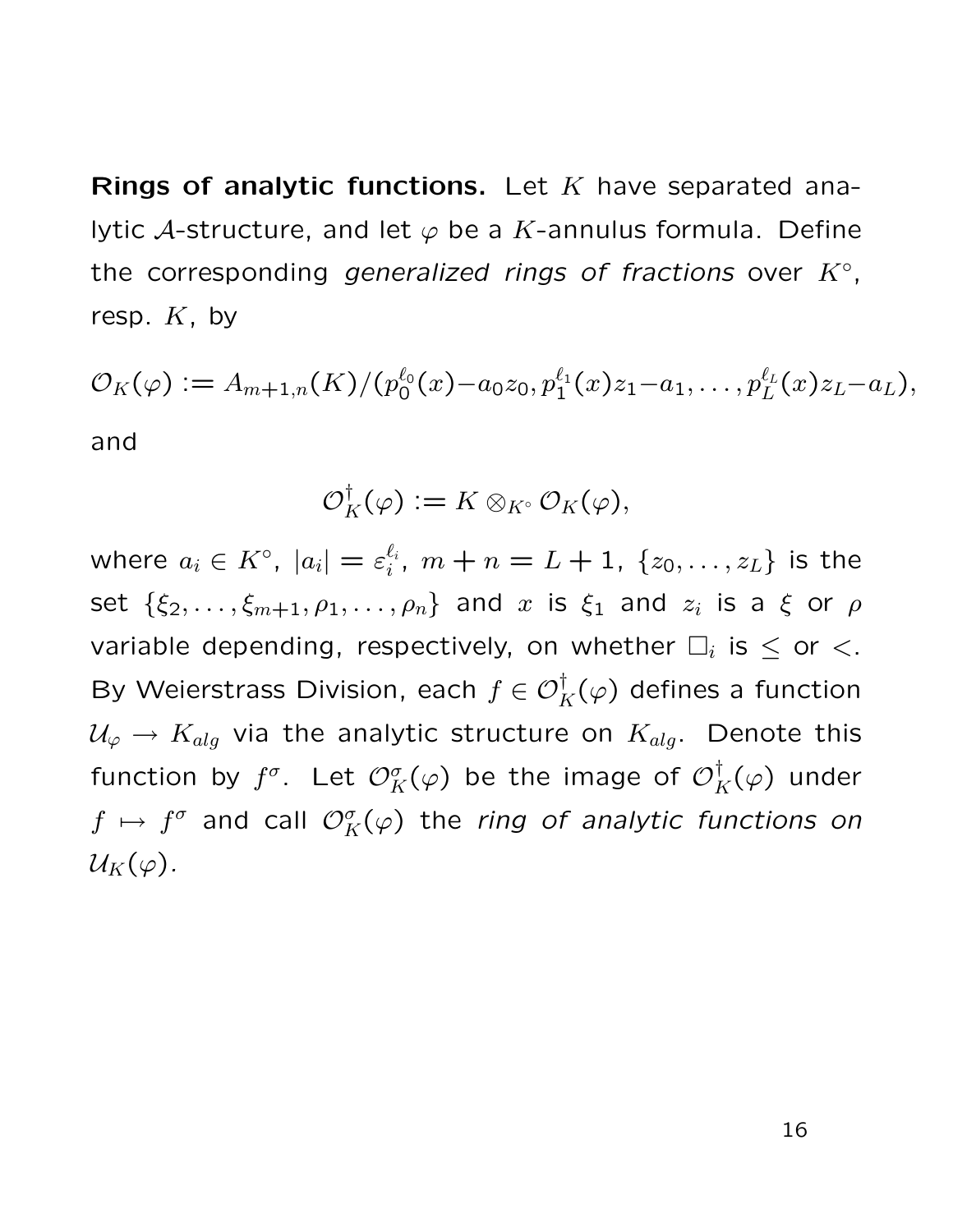Mittag-Leffler Decomposition. Let

$$
\varphi \mathrel{\mathop:}= |p_0(x)|\Box_0 \varepsilon_0 \wedge \bigwedge_{i=1}^n \varepsilon_i \Box_i |p_i(x)|
$$

be a good K-annulus formula and let  $f\in\mathcal{O}_K^{\dagger}(\varphi)$ . Then, if  $f^{\sigma} \neq 0$ , there exist a monic polynomial  $P(x)$  with zeros only in  $\mathcal{U}_{\varphi}$ , integers  $n_i$  and a strong unit  $E\in \mathcal{O}_K^{\dagger}(\varphi)$  such that

$$
f^{\sigma} = P(x) \cdot \prod_{i=1}^{n} p_i(x)^{n_i} \cdot E^{\sigma}.
$$
 (1)

P, E and the  $n_i$  are uniquely determined by f (and  $\varphi$ ).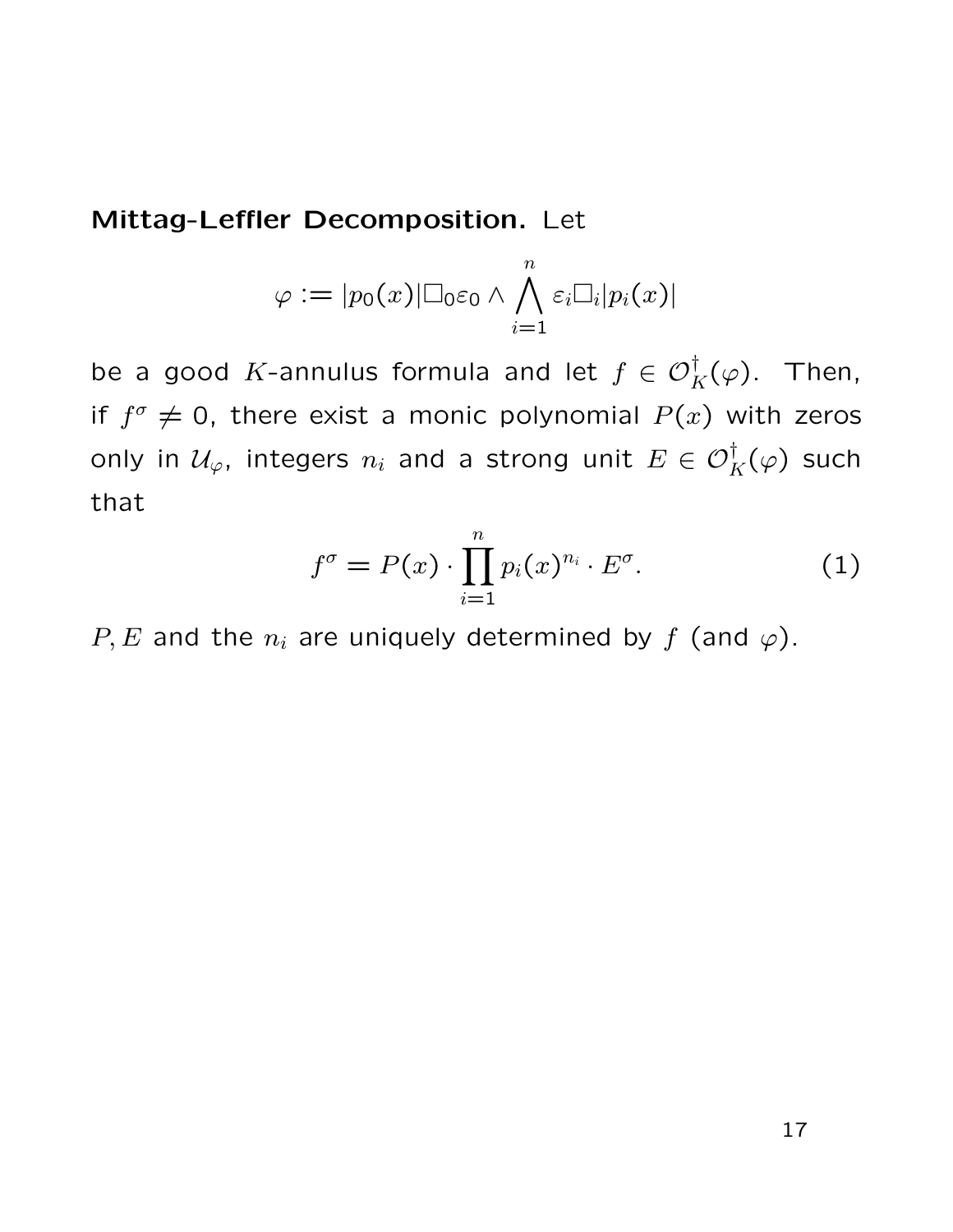The following Theorem is what we need for model-theoretic applications.

**Theorem** Let K be a valued field with separated analytic A-structure, and let  $\mathcal{L}_{\mathcal{A}(K)}$  be the language of valued fields,  $\langle 0, 1, +, \cdot, (\cdot)^{-1}, | \cdot | \rangle$ , augmented with function symbols for all the elements of  $\bigcup_{m,n} A_{m,n}(K)$ . (We extend functions  $f\in A_{m,n}(K)$  by zero outside  $(K^\circ)^m\times (K^{\circ\circ})^n).$  Let  $x$  be one variable, and let  $\tau(x)$  be a term of  $\mathcal{L}_{\mathcal{A}(K)}$ . There is a finite set  $S\subset K_{alg}^\circ$  and a finite cover of  $K_{alg}^\circ$  by  $K$ -annuli  $\mathcal U_i$  such that for each i there is rational function  $R_i \in K(x)$  and a strong unit  $E_i\in \mathcal{O}_K^{\dagger}(\mathcal{U}_i)$  with

$$
\tau|_{\mathcal{U}_i\setminus S}=R_i\cdot E_i^\sigma|_{\mathcal{U}_i\setminus S}
$$

*i.e.*  $\tau$  and  $R \cdot E_i$  define the same function on  $\mathcal{U}_i \setminus S$ . Observe that  $K_{alg}$  also has analytic  $\mathcal{A}(K)$ -structure,  $\tau$  is also a term of  $\mathcal{L}_{\mathcal{A}(K_{alg})}$  and hence defines a function  $K_{alg}^{\circ} \to K_{alg}.$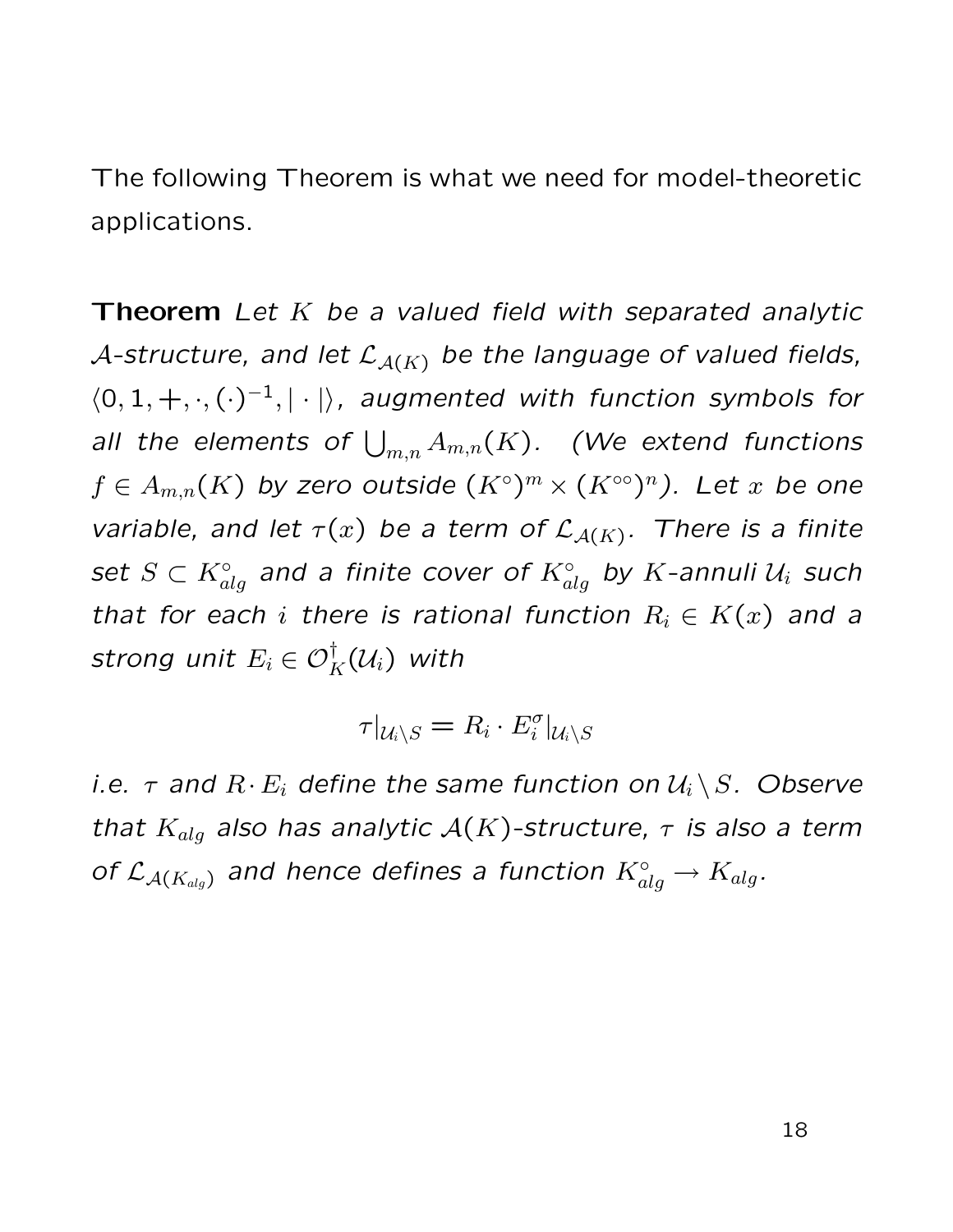Let Hen be the collection of all Henselian valued fields of characteristic zero (hence mixed characteristic and equicharacteristic zero fields are included).

For K in Hen, write  $K^{\circ}$  for the valuation ring,  $\Gamma_K$  for the value group, ord :  $K^{\times} \rightarrow \Gamma_K$  for the (additively written) valuation,  $K^{\circ\circ}$  for the maximal ideal of  $K^{\circ}$ , and  $\widetilde{K}$  for the residue field.

For any integer  $n > 0$ , write

$$
rv_n: K^\times \to K^\times/1+nK^{\circ\circ}
$$

for the natural group morphism, with  $nK^{\circ\circ} = \{nm \mid m \in$  $K^{\circ\circ}$ }, and extend it to a map  $rv_n: K \to (K^\times/1+nK^{\circ\circ})\cup\{0\}$ by sending zero to zero. Write  $RV_n$ , or  $RV_n(K)$ , for  $(K^{\times}/1+$  $nK^{\infty}$ )∪{0} for integers  $n > 0$ . Write also ord for the natural maps ord :  $K^{\times}/1 + nK^{\infty} \rightarrow \Gamma_K$ . We sometimes abbreviate  $rv_1$  to rv and  $RV_1$  to  $RV$ . Note that in equicharacteristic zero the  $RV_n$  all are the same as  $RV_1$ .

The sorts  $RV$  and  $RV_n$  are called auxiliary. The valued field sort is the main sort. There are no other sorts. We write Val for the valued field sort.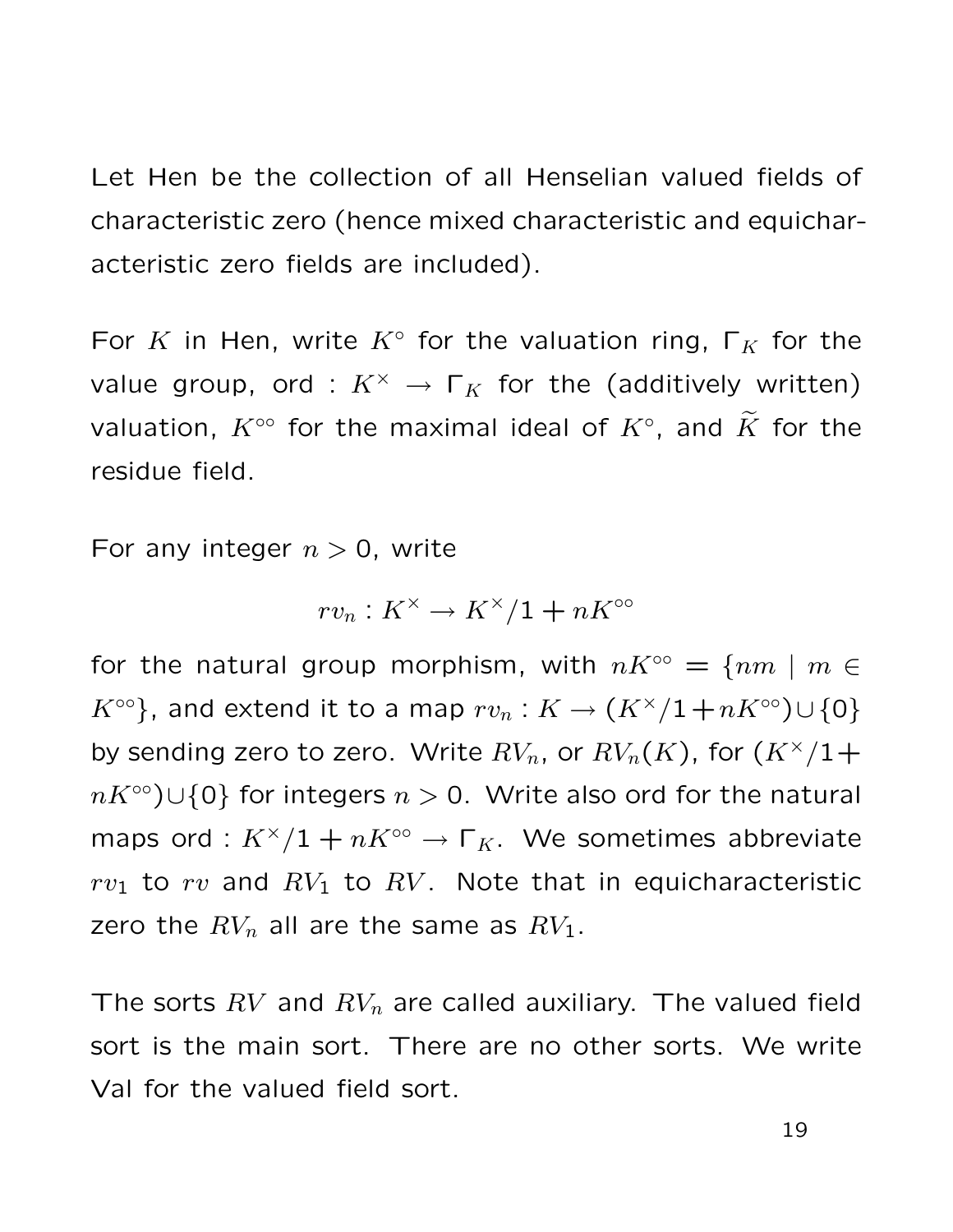Let  $\mathcal{L}_{\mathsf{Hen}}$  be the language of rings  $(+, -, \cdot, 0, 1)$  for the valued field sort, together with function symbols  $rv_n$  for all  $n > 0$ , and the inclusion language on the auxiliary sorts. Let  $T_{\text{Hen}}$ be the theory of all fields in Hen in the language  $\mathcal{L}_{\text{Hen}}$ .

Let  $\mathcal{A} = \{A_{m,n}\}\$  be a separated Weierstrass system. Define  $\mathcal{L}_{\text{Hen}, \mathcal{A}}$  as the language  $\mathcal{L}_{\text{Hen}}$  together with function symbols for all the elements of  $\bigcup_{m,n} A_{m,n}$ , with the field inverse  $(\cdot)^{-1}$  on the valued field sort extended by  $0^{-1} = 0$ , and together with the induced language on the sorts  $RV_n$ . The analytic function symbols are interpreted as zero outside their natural domains of products of the valuation ring and the maximal ideal. On their natural domains, they are interpreted via an analytic A-structure.

Let  $T_{\text{Hen}, \mathcal{A}}$  be the  $\mathcal{L}_{\text{Hen}, \mathcal{A}}$ -theory of all Henselian valued fields in Hen with analytic A-structure.

(Likewise, one can give definitions of analytic languages and analytic theories arising from strictly convergent Weierstrass systems and strictly convergent analytic structures.)